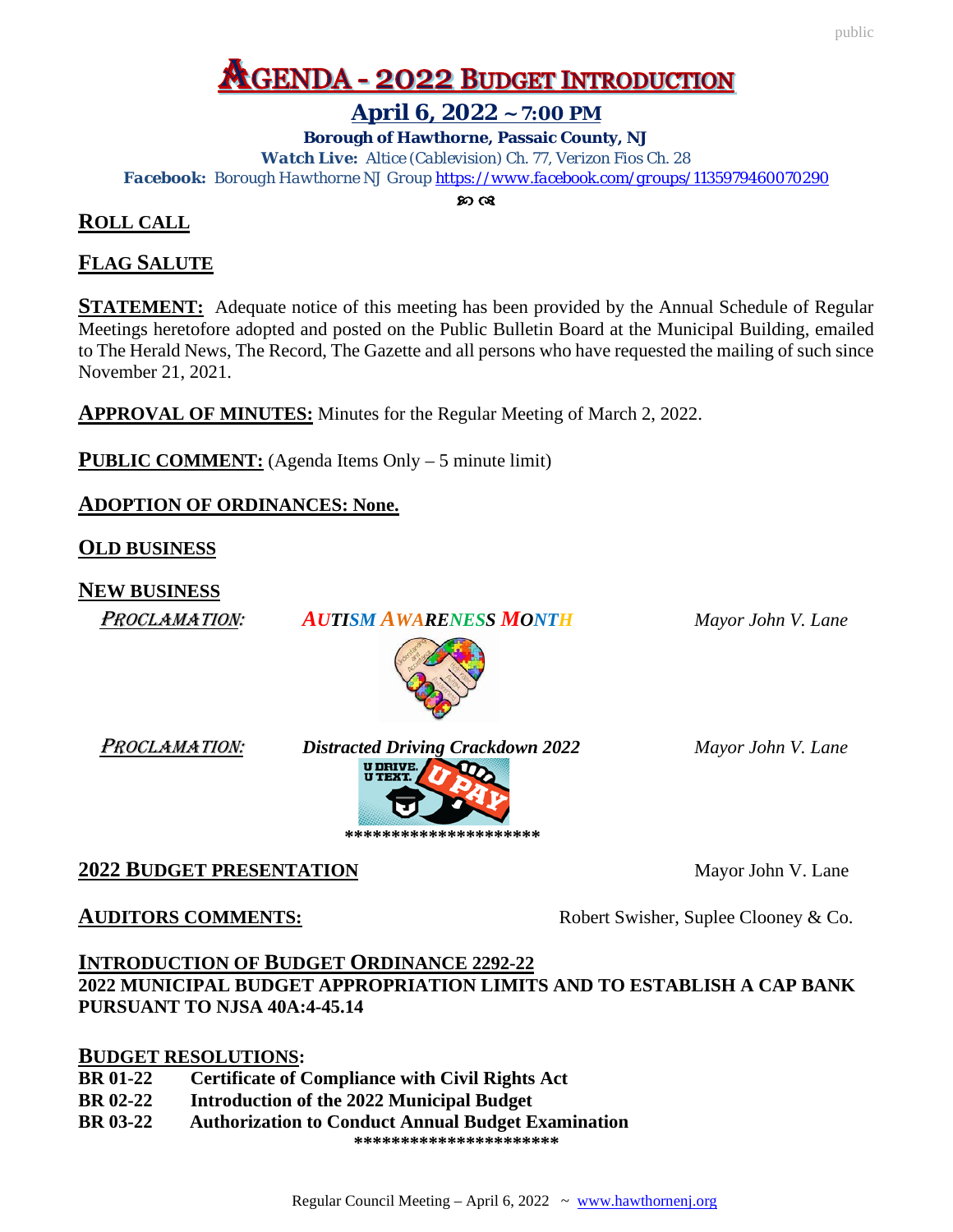## **ADMINISTRATIVE AGENDA PRESENTED BY MAYOR LANE**

#### **REPORTS:**

Borough Attorney Michael J. Pasquale Borough Engineer Dr. Stephen T. Boswell Borough Administrator Eric Maurer

 **\*\*\*\*\*\*\*\*\*\*\*\*\*\*\*\*\*\*\*\*\*\***

#### **INTRODUCTION OF ORDINANCES:**

**ORDINANCE 2293-22 AN ORDINANCE AUTHORIZING THE EXECUTION OF A LEASE AGREEMENT FOR PROPERTY LOCATED ON THE CORNER OF DIAMOND BRIDGE AVENEUE AND LAFAYETTE AVENUE, BEING A PORTION OF BLOCK 105, LOT 16, ON THE TAX MAP OF THE BOROUGH OF HAWTHORNE**

**\*\*\*\*\*\*\*\*\*\*\*\*\*\*\*\*\*\*\*\*\*\***

## **RESOLUTIONS:**

#### **CONSENT AGENDA: R 57-22 through R 69-22:**

- **R 57-22** Tax Refund from State Court Appeals
- **R 58-22** Tax Refund from State Court Appeals
- **R 59-22** Engineering Services for the 2022 Road Program
- **R 60-22** Engineering Services for the 2022 NJDOT Local Aid Road Program
- **R 61-22** Construction Inspection Services for PSEG Gas Main Replacement Program
- **R 62-22** Professional Services for Master Plan Updates
- **R 63-22** Emergency Repairs to Well 5
- **R 64-22** NJ Wildlife Action Plan Pledge
- **R 65-22** Landscaping Services at Library and Municipal Building
- **R 66-22** Longview Tank Antenna Lease with McKay Brothers LLC
- **R 67-22** Tax Appeal Settlement
- **R 68-22** Re-Establish the Green Team as Sub-Committee
- **R 69-22** Adopts the Green Grounds & Maintenance Policy

# **OFF-CONSENT:**<br>**R** 70-22 Ter

**Temporary Budget Appropriations** 

## **REPORTS OF SPECIAL COUNCIL COMMITTEES**

#### **CORRESPONDENCE:**

**C-1** New firefighter applicants Justin Speranza to Co. 1 and John Harrison to Co. 3.

## **BILLS**

## **PUBLIC COMMENT**

#### **ADJOURNMENT**

## **THE NEXT COUNCIL MEETING IS WEDNESDAY, APRIL 20, 2022 AT 7 PM**